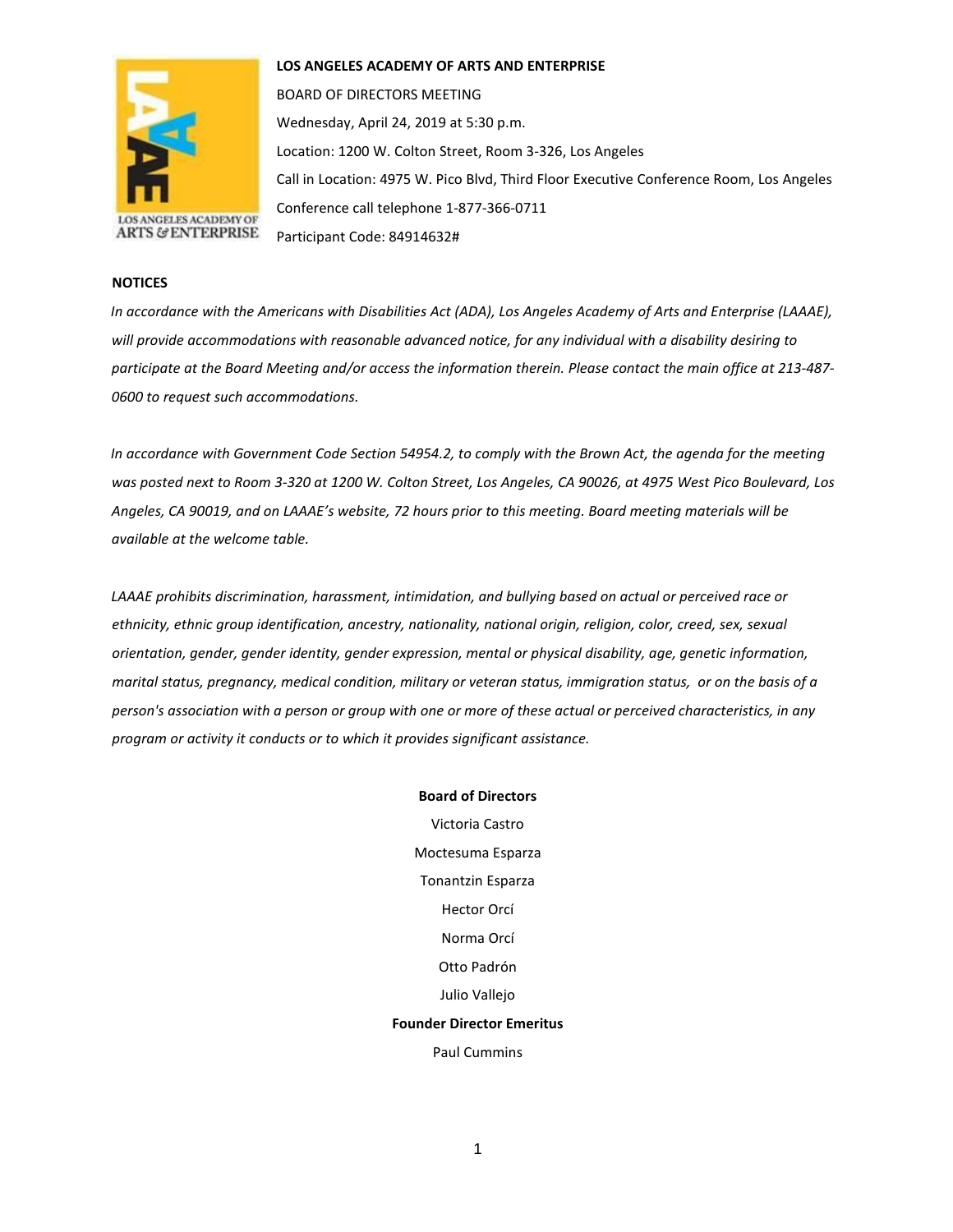Los Angeles Academy of Arts and Enterprise Board of Directors Meeting continued

## **AGENDA**

- 1. Welcome Call to Order Roll Call Establish Quorum
- 2. Approval of Agenda
- 3. Stakeholder Update
- 4. Public Comment
- 5. Approval of Previous Meeting Minutes
- 6. Principal Update
	- a. Enrollment Update
	- b. Academic Update
	- c. Dashboard Presentation
	- d. Arts
	- e. Students of the Month
		- i. Lifelong Learners: Claudia Cruz, January; Febe Rivera, February; Rockelle Aguilar, March
		- ii. Academic Achievers: Telesforo Gonzalez, January; Ashley Aguilar, February; Eneyda Ajanel, March
		- iii. Artists and Entrepreneurs: Nathalie Castro, January; Adrianne Torres,

February; Andres Ardon, March

- iv. Advocates for Social Change: Karina Sanchez, January; Bryan Lopez Izaguirre, February; Melissa Hernandez, March
- v. Effective Communicators: Osman Amaya, January; Laura Vasquez, February; Noelia Alvarez, March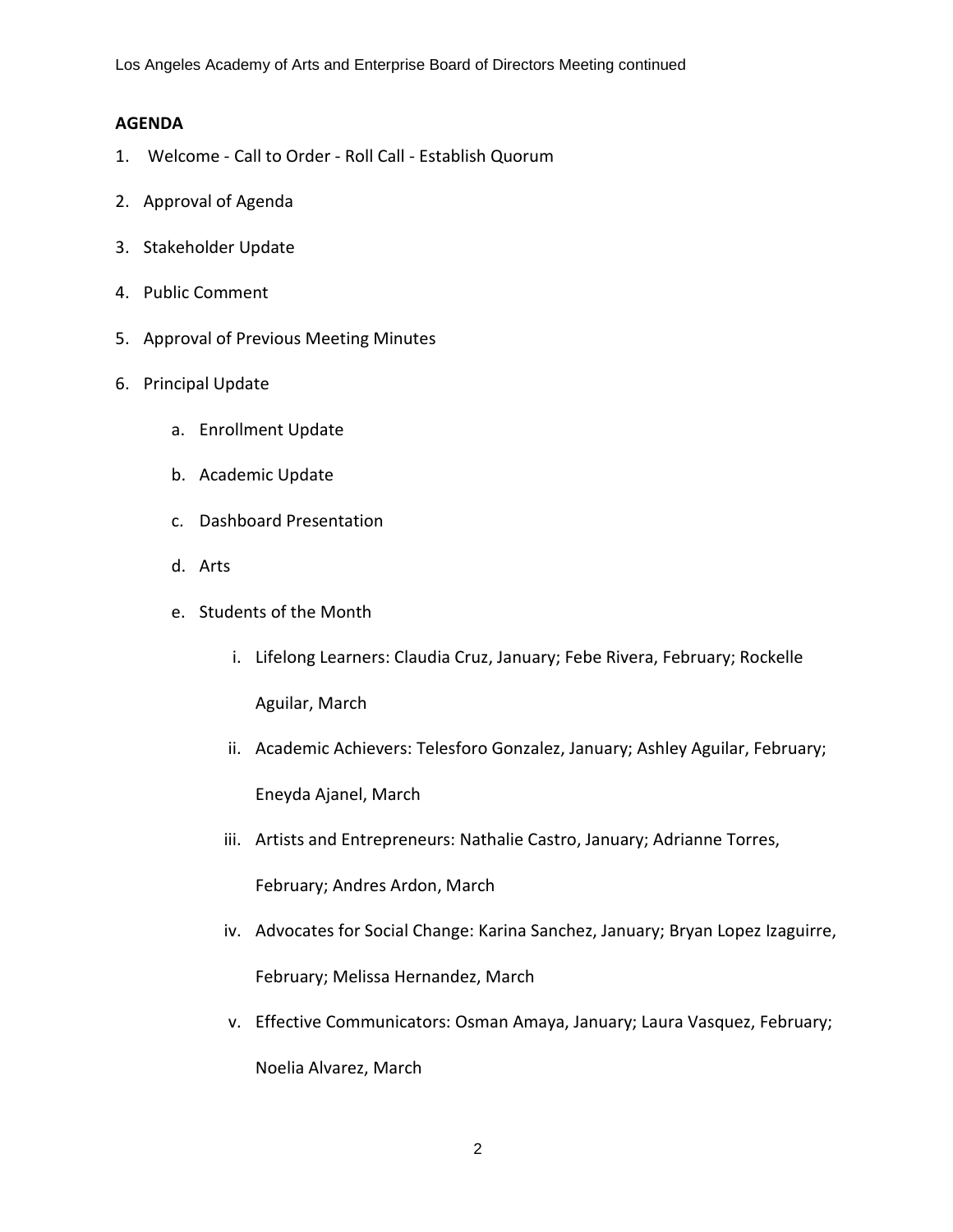- vi. Empathy: Kacey Lara, April
- vii. Integrity: Hans Huinac, April
- viii. Respect: Nelly Cruz, April
- ix. Perseverance: Yamilet Liborio, April
- x. Innovation: Blanca Gomez, April
- 7. Consent Agenda
	- a. Adoption Secondary District Plan and Application for Work Experience Education (WEE) Program with California Department of Education
	- b. Ratification of Los Angeles County Educational Passport System Data Sharing Memorandum of Understanding
	- c. Ratification of Agreement to Amend Charter to Incorporate LAUSD Board-Approved District Required Language
	- d. Ratification of Amendment No. 1 to the Data Use Agreement between Los Angeles Academy of Arts and Enterprise and Los Angeles Unified School District for the Disclosure of Education Records
	- e. Adoption of School Calendar and Bell Schedule for school year 2019 2020
	- f. Ratification of Employee Agreements
	- g. Ratification of Agreement with Edgenuity for Credit Recovery Options
	- h. Ratification of Intern Credential Participation with California State University, Los Angeles
	- i. Ratification of Proposition 39 Facilities Use Agreement for School Years 2017 2018 and 2018 – 2019